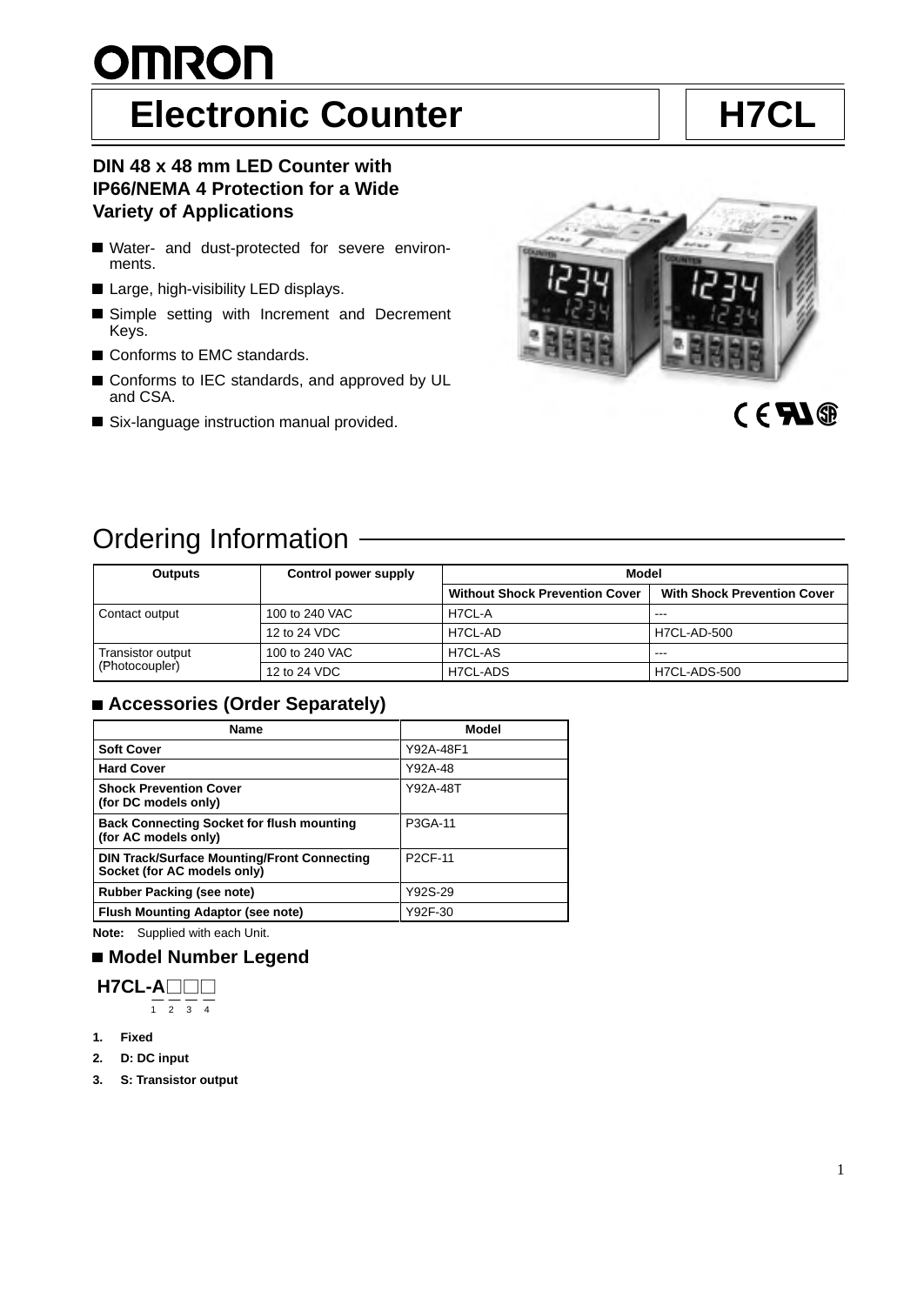# Specifications **CONSERVING CONSERVING**

| Item                         | $H7CL-A \square$ (AC models)                                                                                                                                                                                                                                             | H7CL-AD□ (DC models) |  |
|------------------------------|--------------------------------------------------------------------------------------------------------------------------------------------------------------------------------------------------------------------------------------------------------------------------|----------------------|--|
| <b>Classification</b>        | 1-stage preset counter                                                                                                                                                                                                                                                   |                      |  |
| <b>Mounting method</b>       | DIN track, surface, and flush mounting                                                                                                                                                                                                                                   | Flush mounting       |  |
| <b>External connections</b>  | Socket                                                                                                                                                                                                                                                                   | Screw terminals      |  |
| <b>Enclosure ratings</b>     | Panel surface: IEC IP66 and NEMA Type 4 (indoors) when Y92S-29 rubber packing is used.                                                                                                                                                                                   |                      |  |
| <b>EMC standards</b>         | Conforms to EN50081-2, EN50082-2.                                                                                                                                                                                                                                        |                      |  |
| <b>Approved standards</b>    | UL 508, CSA C22.2 No.14, conforms to EN61010-1/IEC61010-1                                                                                                                                                                                                                |                      |  |
| Input modes                  | Up (Incrementing) and Down (decrementing) (selectable)                                                                                                                                                                                                                   |                      |  |
| Input signals                | Count, gate, reset, and key protection                                                                                                                                                                                                                                   |                      |  |
| Input method                 | No-voltage input: Via NPN transistor, or switching of contact                                                                                                                                                                                                            |                      |  |
| <b>Operating modes</b>       | N, F, C, K                                                                                                                                                                                                                                                               |                      |  |
| <b>Control outputs</b>       | SPDT, 3 A at 250 VAC, resistive load ( $cos\phi = 1$ )<br>Contact output:<br>Min. applicable load: 10 mA at 5 VDC, 10 mA at 24 VDC (P level, for reference value)<br>Transistor output: NPN open collector: 100 mA max. at 30 VDC max,<br>residual voltage: 1.5 VDC max. |                      |  |
| <b>Reset system</b>          | External (min. pulse width: 1 ms, 20 ms selectable), manual, and automatic (internal according to C<br>mode operation) resets                                                                                                                                            |                      |  |
| <b>External power supply</b> | 50 mA at 12 VDC (±10%)<br>---                                                                                                                                                                                                                                            |                      |  |
| <b>Display</b>               | 7-segment LEDs (12 mm high, red LEDs for the present value and 8 mm high, green LEDs for the set<br>value)                                                                                                                                                               |                      |  |
| <b>Digits</b>                | $-3$ digits to 4 digits ( $-999$ to $9,999$ )                                                                                                                                                                                                                            |                      |  |
| <b>Memory backup</b>         | EEPROM, which can store data for 20 years min.                                                                                                                                                                                                                           |                      |  |

## **Ratings**

| Item                       | $H7CL-A1(AC)$                                           | $H7CL-AD$ (DC)                          |  |
|----------------------------|---------------------------------------------------------|-----------------------------------------|--|
| Rated supply voltage       | 100 to 240 VAC, 50/60 Hz                                | 12 to 24 VDC (contains 20% ripple max.) |  |
| Operating voltage range    | 85 to 264 VAC, 50/60 Hz                                 | 10.8 to 26.4 VDC                        |  |
| <b>Current consumption</b> | Approx. 10 VA                                           | Approx. 3 W                             |  |
| Max. counting speeds       | 30 cps or 5 kcps (selectable) (ON : OFF ratio = $1:1$ ) |                                         |  |
| Gate input                 | Min. pulse width: 20 ms                                 |                                         |  |
| Key protection input       | Response time: 1 s max.                                 |                                         |  |
| One-shot time              | 50 or 500 ms (selectable)                               |                                         |  |
| Case                       | Light gray (Munsell 5Y7/1)                              |                                         |  |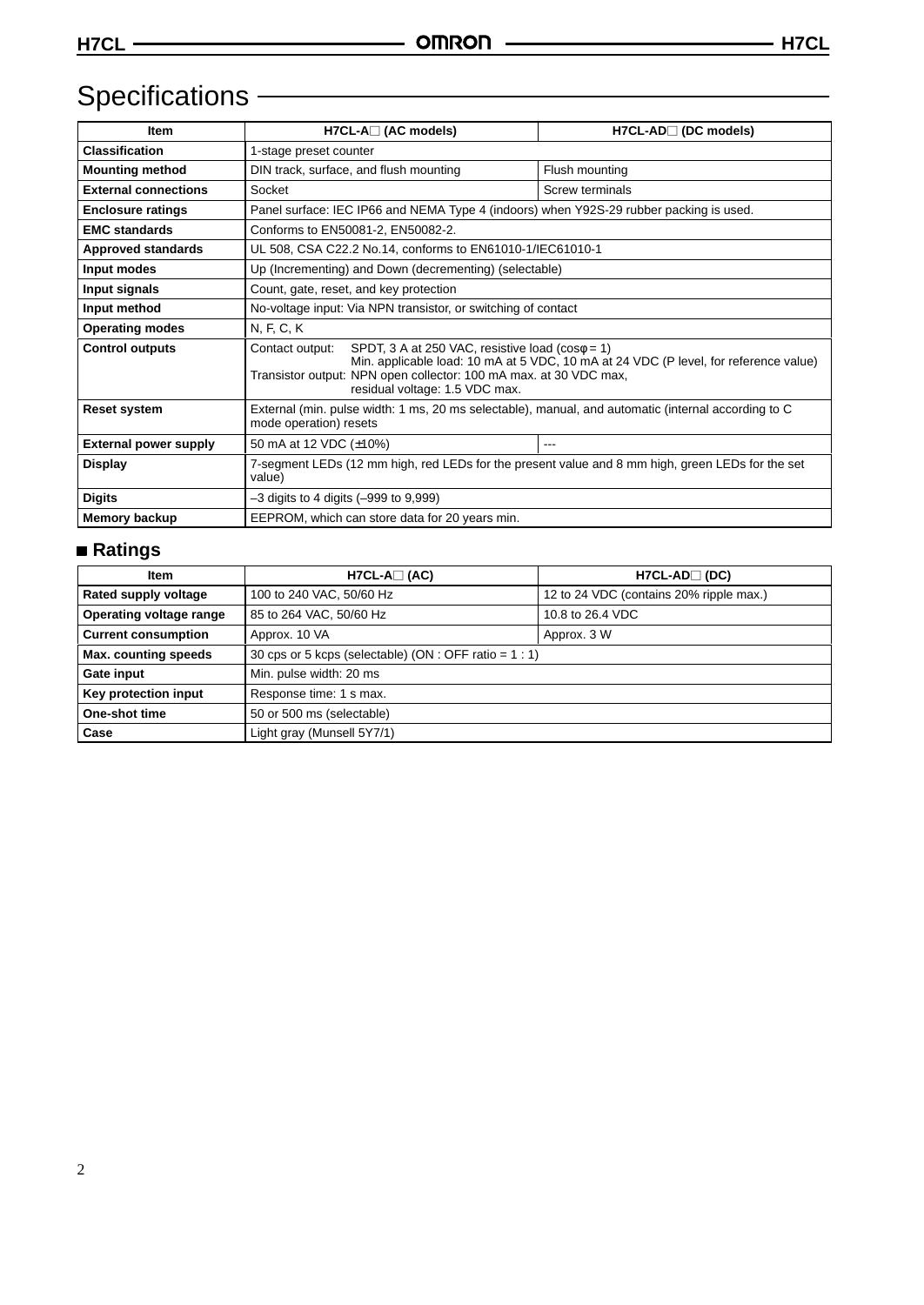### **Characteristics**

| <b>Item</b>                  | H7CL-A□ (AC models)                                                                                                                                                                        |                                                                                                        | H7CL-AD□ (DC models)                                                                                                                                                                                                                                            |  |
|------------------------------|--------------------------------------------------------------------------------------------------------------------------------------------------------------------------------------------|--------------------------------------------------------------------------------------------------------|-----------------------------------------------------------------------------------------------------------------------------------------------------------------------------------------------------------------------------------------------------------------|--|
| <b>Insulation resistance</b> | 100 MΩ min. (at 500 VDC) (between current-carrying terminal and exposed non-current-carrying metal<br>parts, and between non-continuous contacts)                                          |                                                                                                        |                                                                                                                                                                                                                                                                 |  |
| <b>Dielectric strength</b>   | 2,000 VAC, 50/60 Hz for 1 min<br>(between current-carrying terminal and exposed<br>non-current-carrying metal parts)<br>1,000 VAC, 50/60 Hz for 1 min<br>(between non-continuous contacts) |                                                                                                        | 2.000 VAC<br>(AD: between current-carrying terminal and<br>exposed non-current-carrying metal parts)<br>1,000 VAC<br>(ADS: between current-carrying terminal and<br>exposed non-current-carrying metal parts)<br>1,000 VAC<br>(between non-continuous contacts) |  |
| Impulse withstand voltage    | 3 kV (between power terminals)<br>4.5 kV (between current-carrying terminal and<br>exposed non-current-carrying metal parts)                                                               |                                                                                                        | 1 kV (between power terminals)<br>1.5 kV (between current-carrying terminal and<br>exposed non-current-carrying metal parts)                                                                                                                                    |  |
| Noise immunity               | $\pm$ 1.5 kV (between power terminals)<br>±600 V (between input terminals), square-wave<br>noise by noise simulator (pulse width: 100 ns/1<br>us, 1-ns rise)                               |                                                                                                        | $\pm 480$ V (between power terminals)<br>±600 V (between input terminals), square-wave<br>noise by noise simulator (pulse width: 100 ns/1<br>us, 1-ns rise)                                                                                                     |  |
| <b>Static immunity</b>       | Malfunction: 8 kV<br>Destruction: 15 kV                                                                                                                                                    |                                                                                                        |                                                                                                                                                                                                                                                                 |  |
| <b>Vibration resistance</b>  | Destruction: 10 to 55 Hz, 0.75-mm single amplitude each in three directions<br>Malfunction: 10 to 55 Hz, 0.5-mm single amplitude each in three directions                                  |                                                                                                        |                                                                                                                                                                                                                                                                 |  |
| <b>Shock resistance</b>      | Destruction: 294 m/s <sup>2</sup> (30G) each in three directions<br>Malfunction: 98 m/s <sup>2</sup> (10G) each in three directions                                                        |                                                                                                        |                                                                                                                                                                                                                                                                 |  |
| <b>Ambient temperature</b>   | Operating: -10°C to 55°C (-10° to 50°C if Counters are mounted side by side) (with no icing)<br>$-25^{\circ}$ C to 65 $^{\circ}$ C (with no icing)<br>Storage:                             |                                                                                                        |                                                                                                                                                                                                                                                                 |  |
| <b>Ambient humidity</b>      | Operating: 35% to 85%                                                                                                                                                                      |                                                                                                        |                                                                                                                                                                                                                                                                 |  |
| <b>EMC</b>                   | $(EMI)$ :<br><b>Emission Enclosure:</b><br><b>Emission AC Mains:</b><br>(EMS).<br>Immunity ESD:<br>Immunity RF-interference:<br><b>Immunity Conducted Disturbance:</b>                     | EN50081-2<br>EN55011 Group 1 class A<br>EN55011 Group 1 class A<br>EN50082-2<br>ENV50140:<br>ENV50141: | EN61000-4-2:4 kV contact discharge<br>8 kV air discharge<br>10 V/m (Amplitude-modulated, 80 MHz to 1 GHz)<br>10 V/m (Pulse-modulated, 900 MHz)<br>10 V (0.15 to 80 MHz)                                                                                         |  |
|                              | Immunity Burst:                                                                                                                                                                            |                                                                                                        | EN61000-4-4:2 kV power-line<br>2 kV I/O signal-line                                                                                                                                                                                                             |  |
| Life expectancy              | Mechanical: 10 million operations min.<br>Electrical: 100,000 operations min. (3 A at 250 VAC, resistive load)                                                                             |                                                                                                        |                                                                                                                                                                                                                                                                 |  |
| Weight                       | Approx. 130 g                                                                                                                                                                              |                                                                                                        | Approx. 110 g                                                                                                                                                                                                                                                   |  |

# **Nomenclature**

#### **Indicator**

- 1. **Present Value**
	- Red LEDs with a character height of 12 mm; leading zeros suppressed
- 2. **Set Value**
	- Green LEDs with a character height of 8 mm; leading zeros suppressed
- 3. **Reset Indicator**
- 4. **Key Protection Indicator**
- 5. **Control Output Indicator**

#### **Operation Key**

6. **Reset (RST) Key**

The RST Key initializes the present value and control output.

- 7. **Increment Keys (1 to 4)** Up Keys 1 to 4 increment the set value.
- 8. **Decrement Keys (1 to 4)** Down Keys 1 to 4 decrement the set value.

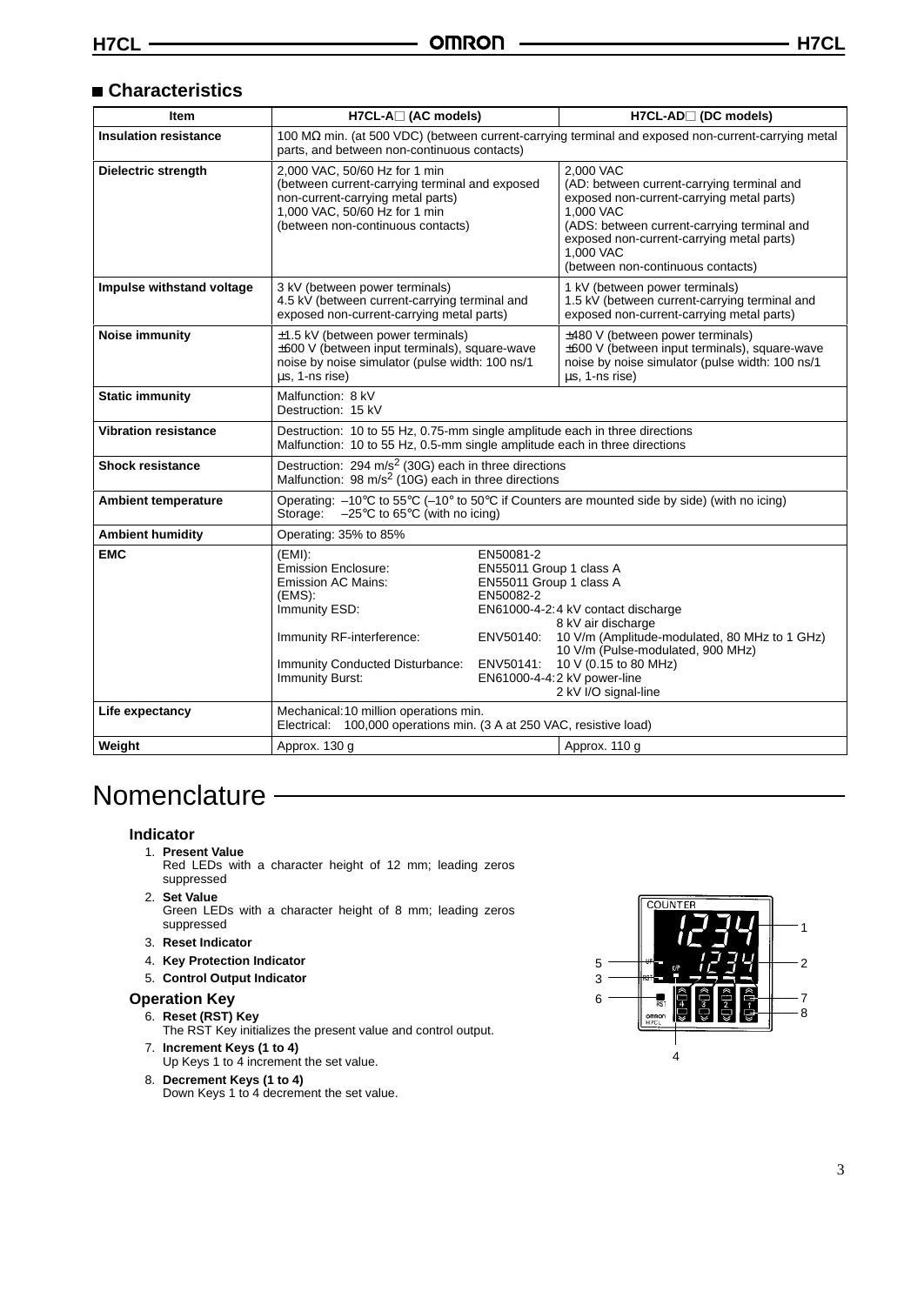# Operation -

# **DIP Switch Setting**

| Pin no.      | Item                          | <b>OFF</b>       | ON               |          |
|--------------|-------------------------------|------------------|------------------|----------|
|              | <b>Counting speed</b>         | 30 cps           | 5 kcps           |          |
| $\mathbf{2}$ | Input modes                   | Up (Increment)   | Down (Decrement) |          |
| 3, 4         | <b>Operating modes</b>        | See table below. |                  | .€°<br>т |
| 5            | One-shot time<br>(see note 1) | 500 ms           | 50 ms            | 滑雪       |
| 6            | Reset min. pulse width        | $20$ ms          | 1 ms             |          |

**Note:** 1. DIP switch settings change when the power is turned on. Its setting changes become disabled while the power is on.

2. The one-shot time is valid only when the C mode or K mode is selected.

### **Operating Modes**



(The same DIP switch settings apply to AC and DC models)

| 3          | 4          |   | <b>Operating modes</b>                                                                                                                             |  |  |
|------------|------------|---|----------------------------------------------------------------------------------------------------------------------------------------------------|--|--|
| OFF        | <b>OFF</b> | N | <b>Count Stop, Output Hold Mode</b><br>The output and present value are on hold until reset input is ON.                                           |  |  |
| ON         | <b>OFF</b> |   | Over-count, Output Hold Mode<br>The Counter continues incrementing/decrementing the present value but the output is on hold until reset.           |  |  |
| <b>OFF</b> | ON         | C | Auto-reset, One-shot Output Mode<br>The Counter is automatically reset when counted up. The control output is a one-shot output type.              |  |  |
| ON         | ON         | K | Over-count, One-shot Output Mode<br>The Counter continues incrementing/decrementing the present value but the output is a one-shot output<br>type. |  |  |

**Note:** Switches 1 to 6 are all set to OFF before shipping.

### **Operating Modes**

**F Mode**

Set value

Reset input

 $\Omega$ 

Count input Gate input Output

# **N Mode Counting stop, output is on hold.**

**Over-count, output is on hold.**



#### Up (Increment) Mode **Down (Decrement) Mode**



#### Up (Increment) Mode **Down (Decrement) Mode**

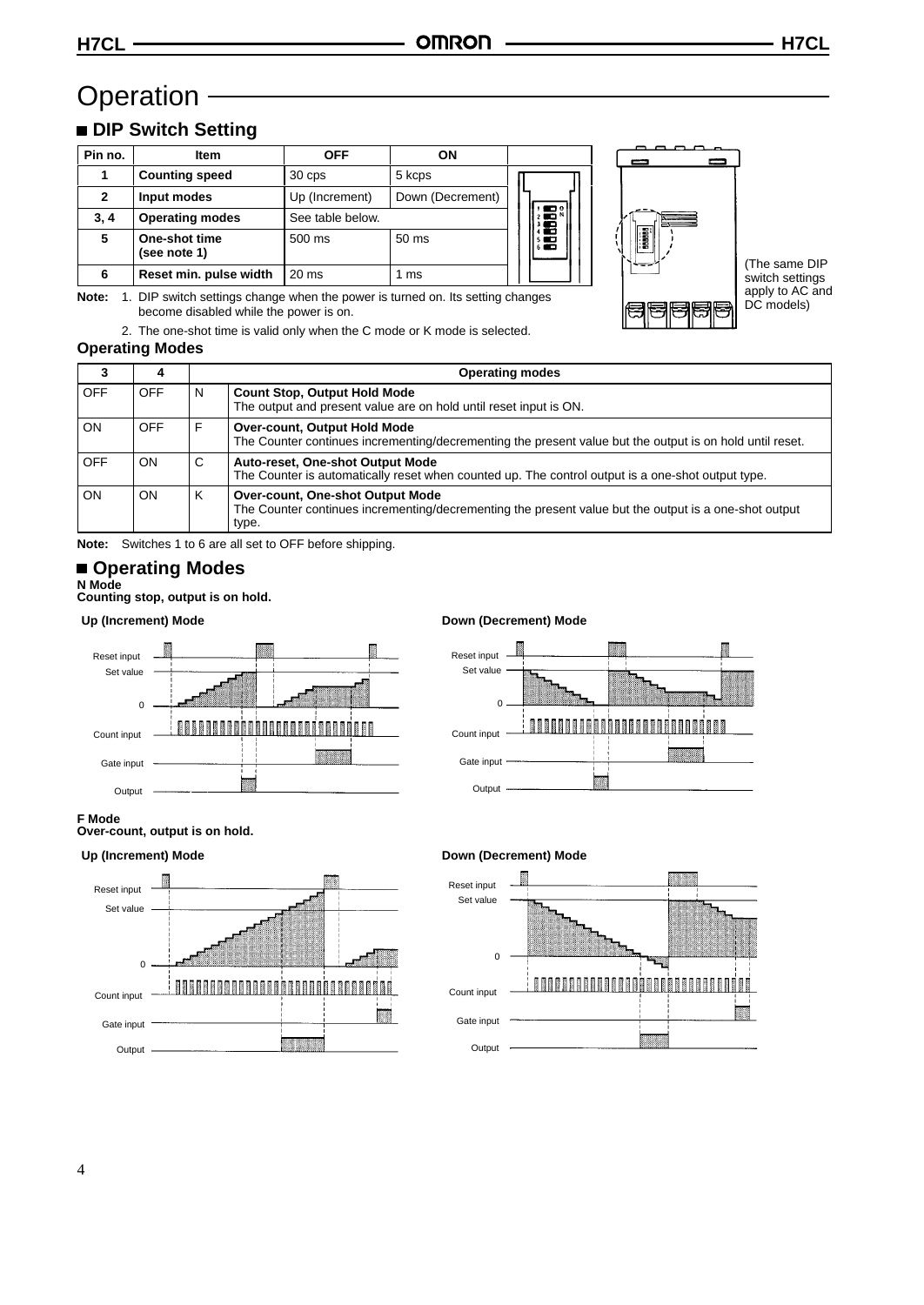# **C Mode Auto-reset, one-shot output is ON.**



# **K Mode Over-count, one-shot output is ON.**





Up (Increment) Mode **Down (Decrement) Mode** 



#### Up (Increment) Mode **Down (Decrement) Mode**



**Note:** t = one-shot time; 500 ms or 50 ms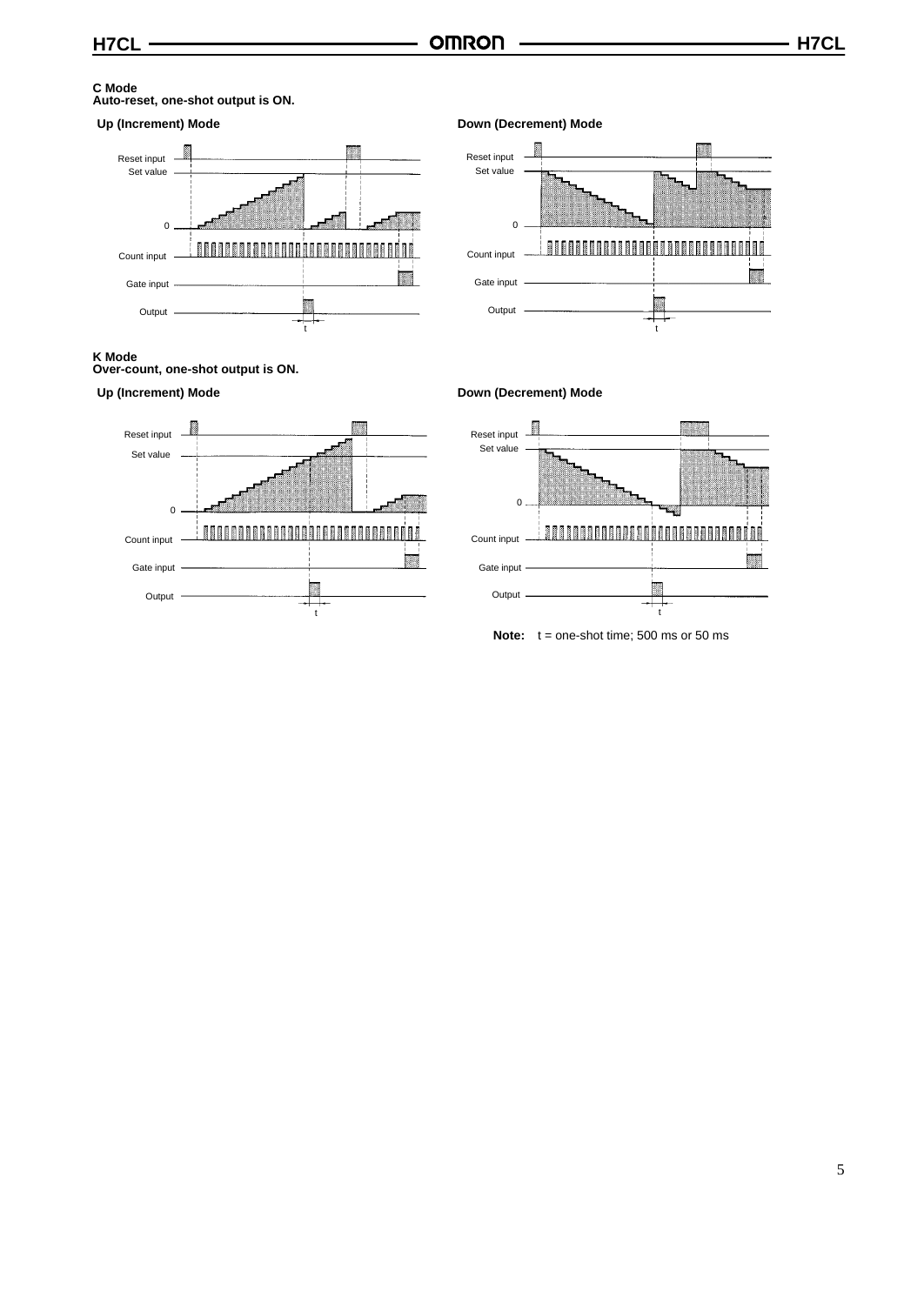# **Dimensions**

**Note:** All units are in millimeters unless otherwise indicated.

### **H7CL-A**

**DIN Track/Surface/Flush Mounting**







**H7CL-AD Flush Mounting**





.<br>48

7.5



**H7CL-A With Flush Mounting Adaptor**



Note 1. The mounting panel thickness should be 1 to 4 mm. 2. It is possible to mount Counters side by side, but only horizontally.

 $A = (48n-2.5)_{-0}^{+1}$ 

A

**H7CL-AD With Flush Mounting Adaptor**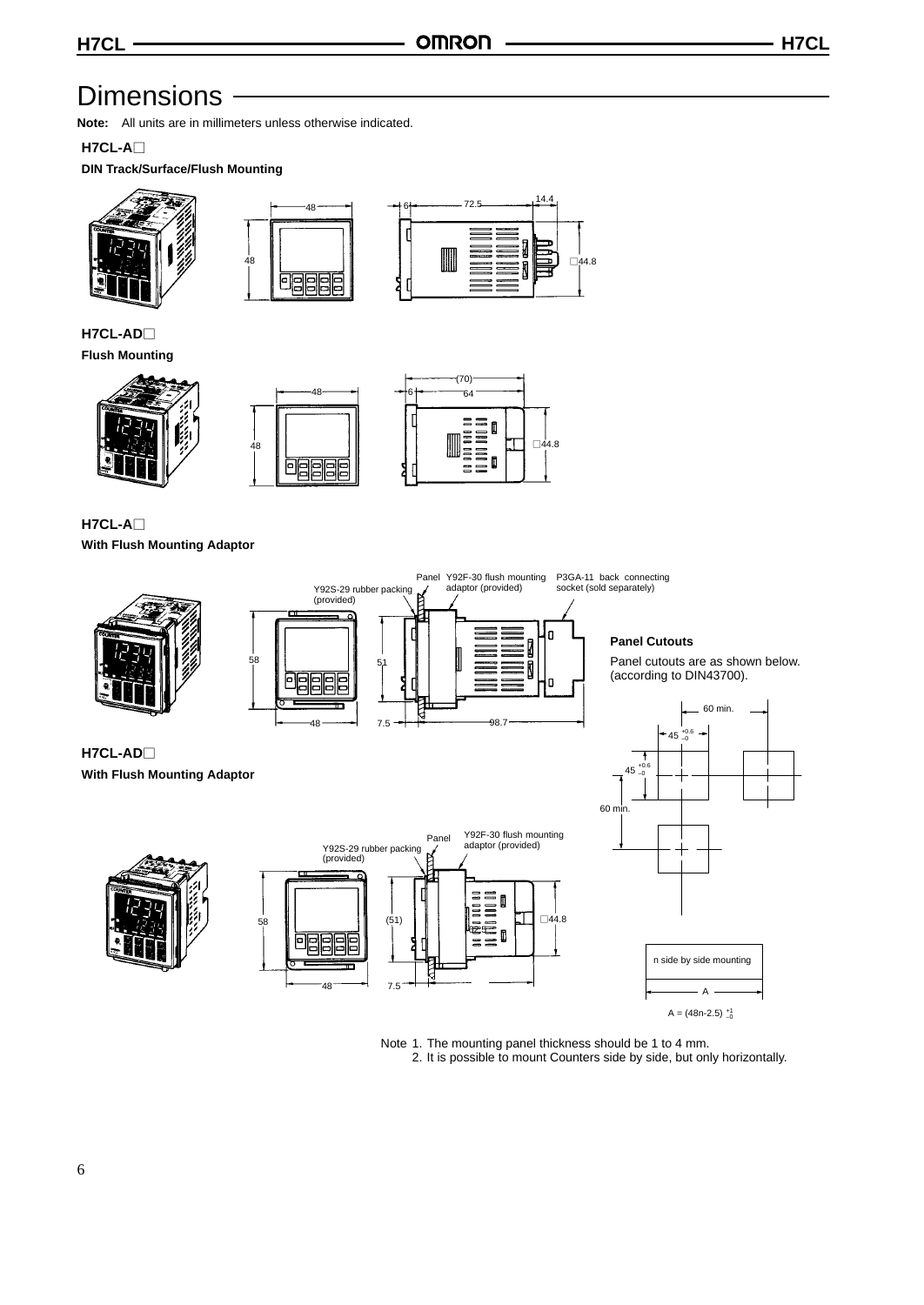### **H7CL-AD-500**

The cover conforms to finger protection standard against electric shock. (VDE 0106/P100)

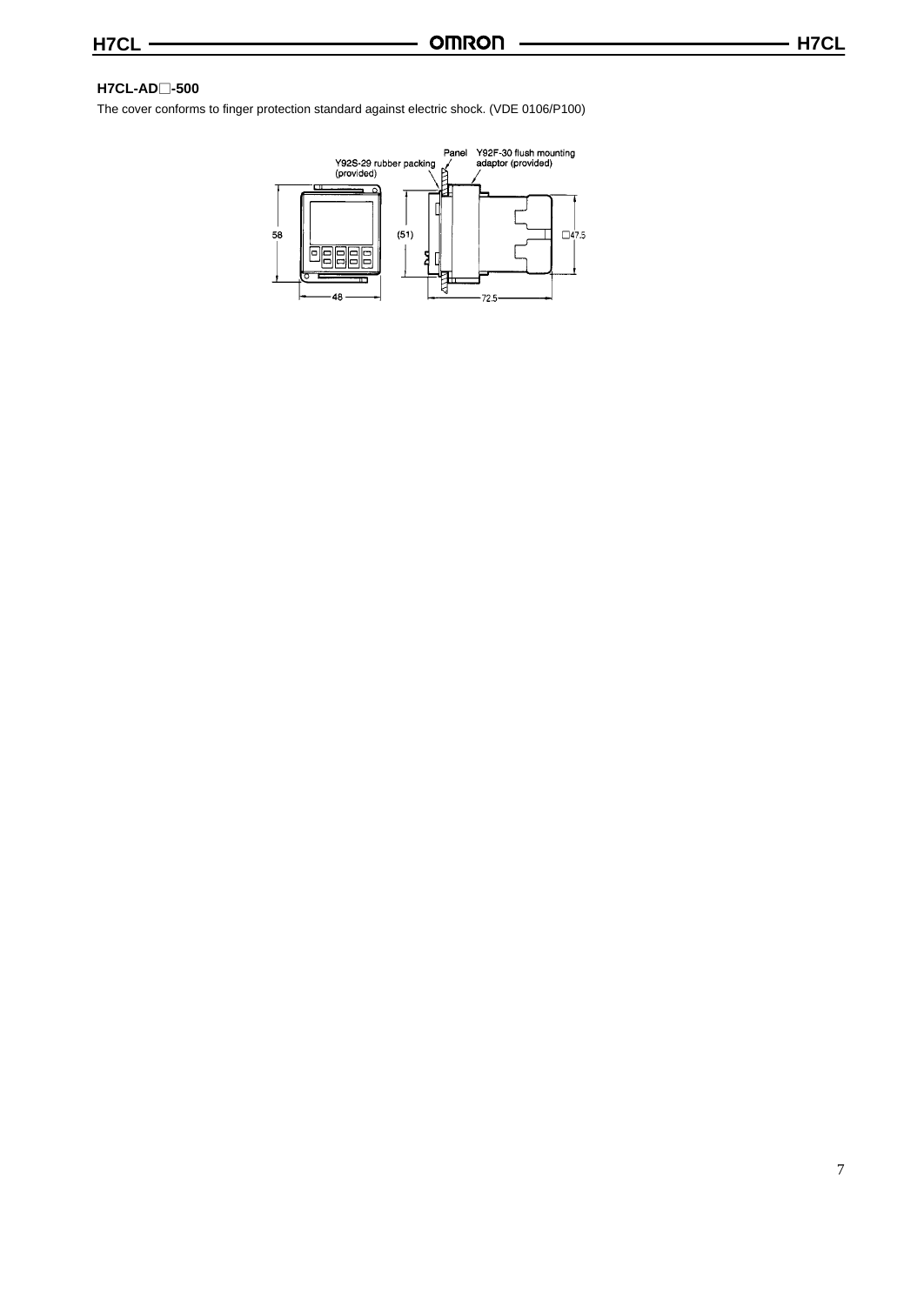# Installation

## **Terminal Arrangement**

#### **AC Models**



**Note:** Power supply circuit is insulated from the internal

#### **DC Models**



## ■ Input Circuitry

**Count, Reset, and Gate Input H7CL-A (AC Models)**



# V<sub>in</sub> – 3.5V<br>(16V max.)  $\stackrel{>}{\leq}$ 1 kΩ

**H7CL-AD (DC Models)**



#### **Key Protection Input**



# **Input Connections**

#### **Open Collector Output Voltage Output Contact input**







#### **Count, Reset, and Gate Input Specification**

ON impedance: 500Ω max. (the leakage current is 5 to 20 mA when the impedance is 0Ω.)<br>ON residual voltage: 2 V max. ON residual voltage:  $2$  V max.<br>OFF impedance:  $100kΩ$  min. OFF impedance: Maximum applied voltage: 30 VDC max.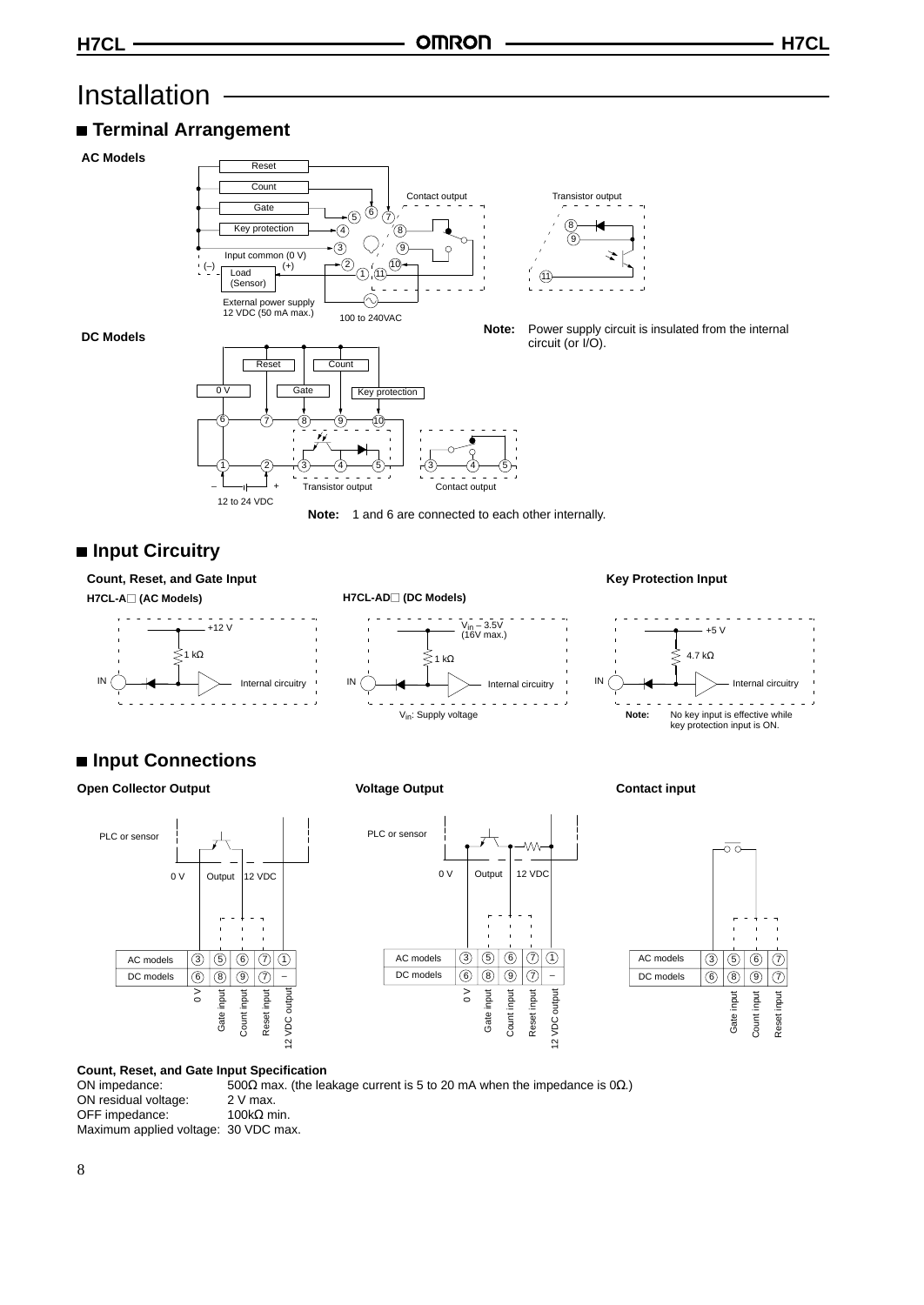#### **Two-wire Sensor**



### **Applicable Two-wire Sensor**

Leakage current: 1.5 mA max.

Switching capacity: 5 mA min.

Residual voltage: 3 V max.

Operating voltage: 10 VDC

**Note:** When connecting a two-wire sensor to a DC models, supply 24 VDC (21.6 to 26.4 VDC) to the Counter.

#### **Key Protection Input**



#### **Key Protection Input**

ON impedance:  $1 kΩ max$ . (the leakage current is approx. 1 mA when the impedance is  $0\Omega$ .) ON residual voltage: 0.5 V max. OFF impedance:  $100 kΩ min$ .

Maximum applied voltage: 30 VDC max.

**Note:** The used contact should switch 1 mA at 5 V.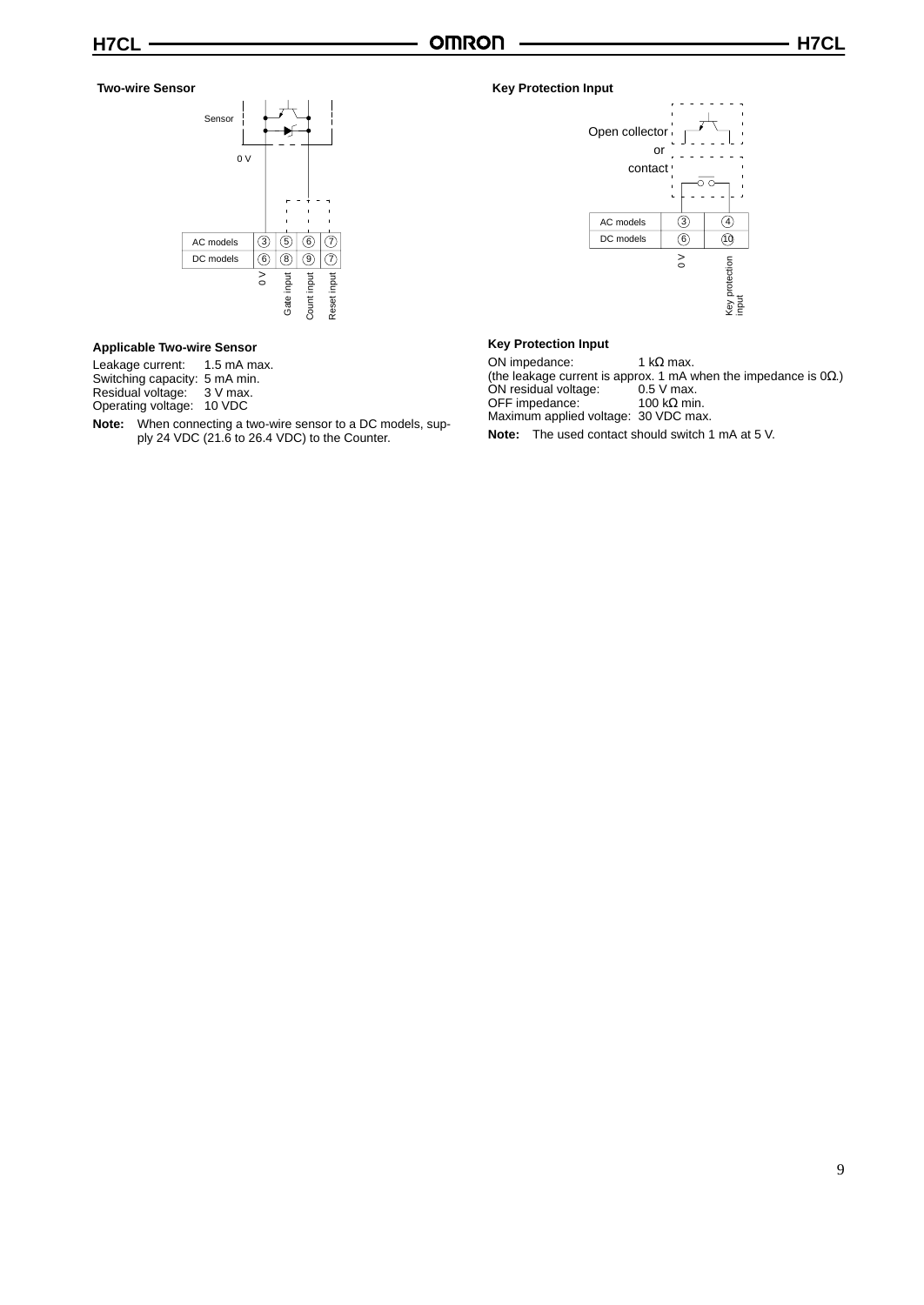# **Precautions**

### **Power Supplies**

When turning the power ON and OFF, input signal reception is possible, unstable, or impossible as shown in the diagram below.



Apply the power supply voltage through a relay or switch in such a way that the voltage reaches a fixed value immediately.

Turn the power ON and OFF with relay with a rated capacity of 10 A minimum to prevent contact deterioration due to inrush current caused by turning the power ON and OFF.

#### **Transistor Output**

The transistor output of the H7CL is insulated from the internal circuitry by a photocoupler, so the transistor output can be used as both NPN and PNP output.

3

#### **AC Models**

**NPN Output**





**DC Models NPN Output PNP Output**







#### **Self-diagnostic Function**

The following displays will appear if an error occurs.

| Display | Error                                       | Output<br>status    | <b>Correction</b>                     | Set value<br>after<br>correction |
|---------|---------------------------------------------|---------------------|---------------------------------------|----------------------------------|
| はににに    | Present<br>value<br>underflow<br>(see note) | <b>No</b><br>change | Press RST<br>Key or reset<br>input    | No change                        |
| F I     | CPU                                         | <b>OFF</b>          | Press RST<br>Key or turn<br>power off |                                  |
| E2.     | Memory                                      |                     | and then<br>ΟN                        | O                                |

**Note:** Given when present value falls below the minimum value (–999) in Down (decrement) Mode.

#### **Operating Environment**

When using the Counter in an area with excess electronic noise, separate the Counter, wiring, and the equipment which generates the input signals as far as possible from the noise sources. It is also recommended to shield the input signal wiring to prevent electronic interference.

Organic solvents (such as paint thinner), as well as very acidic or basic solutions can damage the outer casing of the Counter.

#### **Set Value Change**

If the user changes the set value while the Counter is operating, the user should be aware that the H7CL's output will be ON when the set value is the same as the present value.

#### **Reset with a Set Value of 0**

When the set value is 0, after the Counter is reset, the output is ON (while reset, output is OFF).

#### **Reset Time**

It takes 1 ms or 20 ms (selectable) to turn the output OFF with the following deflection ranges.

| Time required for resetting | Deflection range                |  |
|-----------------------------|---------------------------------|--|
| l 1 ms                      | 0.8 to 1.2 ms (Reference value) |  |
| 20 ms                       | 15 to 25 ms (Reference value)   |  |

#### **Output Delay**

The following table shows the delay from when the present value passes the set value until the output is produced.

#### **Actual measurements in N and K modes.**

| <b>Control output</b> | Max. counting<br>speed | Output delay*   |
|-----------------------|------------------------|-----------------|
| Contact output        | 30 cps                 | 16.5 to 24.0 ms |
|                       | 5 kcps                 | 3.7 to 5.6 ms   |
| Transistor output     | 30 cps                 | 12.0 to 20.0 ms |
|                       | 5 kcps                 | 0.2 to 0.55 ms  |

\*The variation in delays is due to different modes and conditions.

### **Flush Mounting**

The H7CL's panel surface is water-resistive (conforming to NEMA 4 (indoors) and IP66). In order to prevent the internal circuit from water penetration through the space between the Counter and operating panel, attach a rubber packing (provided with the H7CL) between the Counter and operating panel and secure the rubber packing with the Y92F-30 flush-mounting adaptor.



#### **Other**

In case of performing a dielectric strength test, etc., on the H7CL mounted to a control panel, disconnect the H7CL from the connecting circuitry, or short-circuit all the terminals of the H7CL. Otherwise the H7CL may be damaged.

Terminal 1 (power supply terminal) and terminal 6 (input common: 0 V for input) of DC model H7CL are internally connected to each other.